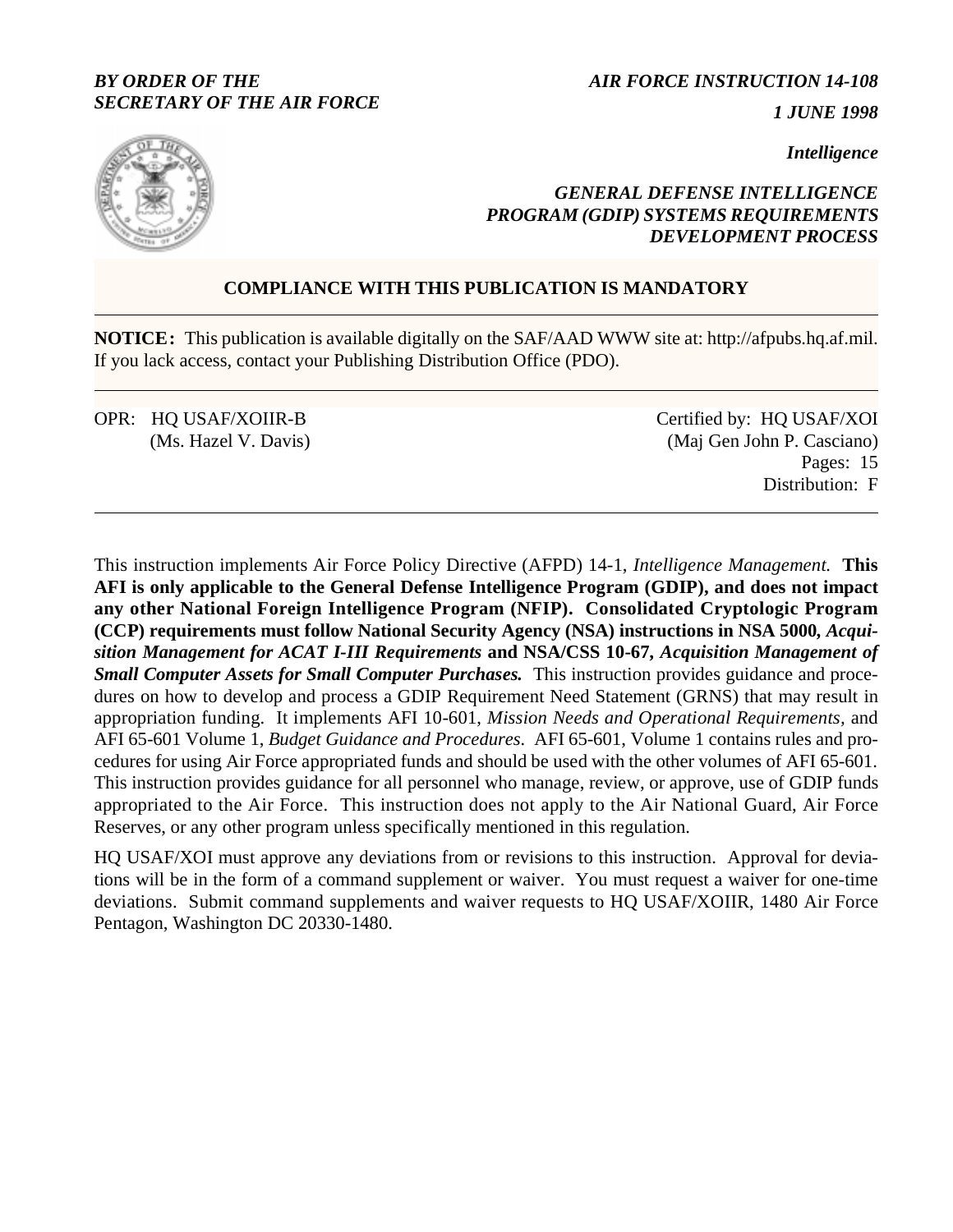#### **Chapter 1**

### **GRNS REQUIREMENTS PROCESS**

**1.1. Overview.** The GDIP requirements process parallels the Air Force procedures for requirements development and approval. This AFI instructs how to develop and process a GDIP Requirements Need Statement (GRNS). It describes how to prepare, validate, and approve an GRNS. The GRNS process begins with the identification of a need for a new or improved capability to perform an assigned mission and documenting it in a GRNS. The total cost of the requirement determines the final approval level. The MAJCOM/FOA is the final approval authority if the requirement costs are \$999 thousand and below. Requirements costing \$1 million and above must be submitted through the MAJCOM/FOA to AF/XOI for approval. Upon approval, the requirement costs must be included in the upcoming MAJCOM or FOA Intelligence Program Objective Memorandum (IPOM) submission to request funding for the new project. The new initiative can be identified as either a funded or unfunded requirement. The MAJCOM/FOA must realign funds from other programs for a funded initiative. An unfunded initiative would be submitted to higher headquarters for funding. New initiatives cannot be executed until funds are programmed in the Future Year Defense Plan (FYDP).

**1.2. Purpose of a GRNS.** Unified Commands/MAJCOMs/FOA will develop a GRNS (attachment 1) to identify and document a mission deficiency that requires a materiel solution. It must be generic, non-system specific, and no more than five pages. The GRNS submission will include a cover sheet (attachment 2) that provides relevant GRNS control information.

**1.3. Preparing a GRNS.** Originating commands will use sequential control numbers and title system for a new GRNS.

1.3.1. Numbering of a GRNS.Use the command's abbreviation, a space, followed by a zero and the command's consecutive two-digit number, a dash, the last two digits of the calendar year, a comma, a space, followed by the program title. (Example: AETC 007-99, GDIP Requirement Need Statement for Project: Odyssey).

**1.4. Review and Approval.** After developing the draft GRNS, the originating organization will submit document to the appropriate level for approval. If the total life cycle cost is below \$1 million the document can be approved by the MAJCOM/FOA HQ. Requirements \$1 million and greater must be submitted to HQ USAF/XOIIR for approval by the Director of Intelligence, Surveillance, and Reconnaissance (AF/XOI) or his designee. If an alternative solution to the deficiency identified in the GRNS could potentially result in an ACAT IA program, HQ USAF/XOIIR will distribute the GRNS to the Assistant Secretary of Defense for Command, Control, Communications, and Intelligence (ASD(C3I)) for staffing. ACAT IA programs are Major Automated Information System (MAIS) Acquisition Programs. A MAIS is estimated by the Assistant Secretary of Defense for Command, Control, Communications, and Intelligence (ASD(C3I)) to require program costs for any single year in excess of \$30 million (FY 1996 constant dollars), total program in excess of \$120 million (FY 1996 constant dollars), or total life-cycle costs in excess of \$360 million (FY 1996 constant dollars), or those designated by the ASD(C3I) to be ACAT IA. The comments obtained during AF/XOI review will be consolidated and forwarded to the originating MAJCOM/FOA, normally within 45 days from receipt of the document. These comments will be qualified as critical, substantive, or administrative. Failure to address critical comments may be cause for non-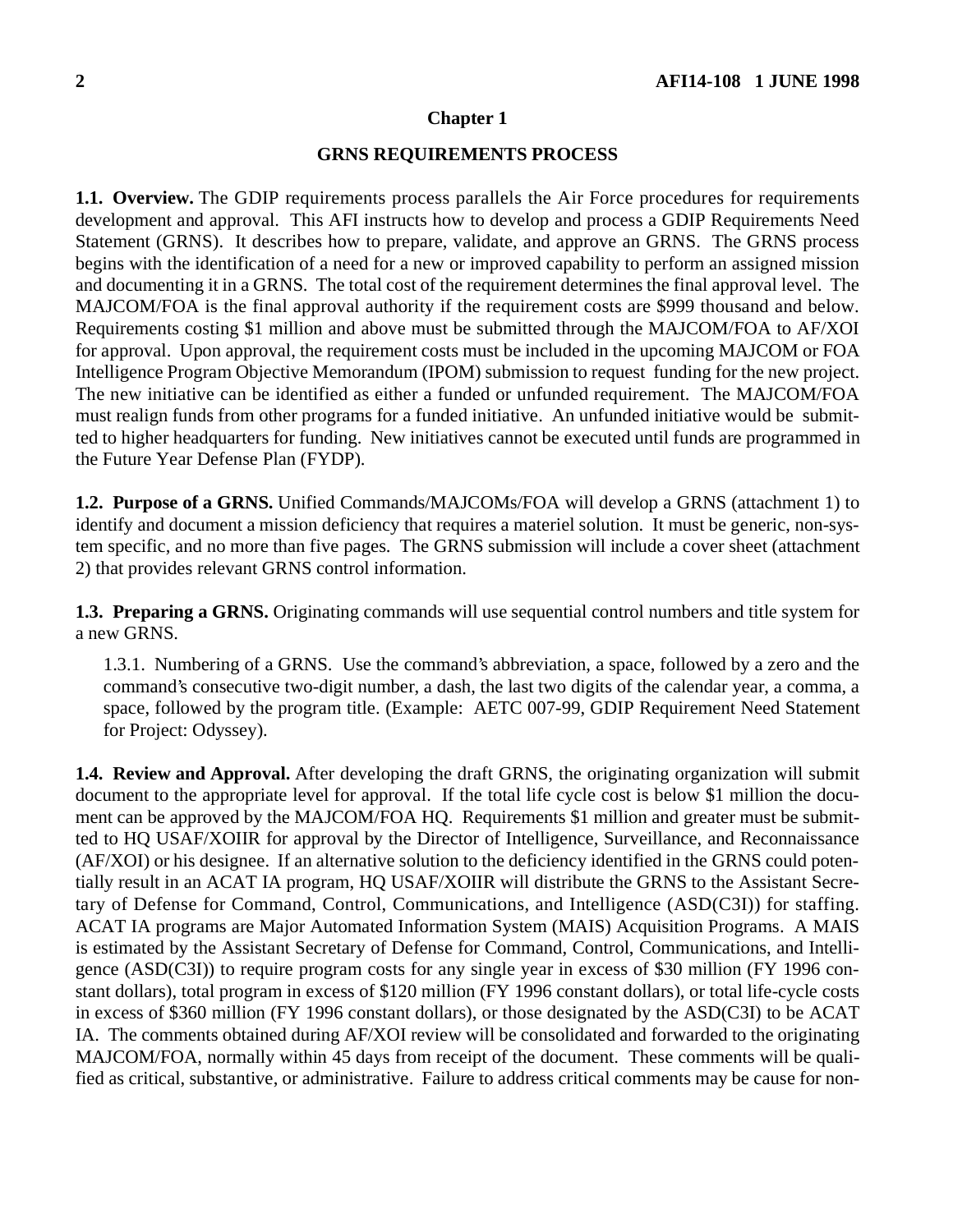concurrence on the final document. Substantive comments should be addressed, but failure to do so will not necessarily result in nonconcurrence on the final document.

1.4.1. After completing the draft "for comment" phase, the originator must update the GRNS, to include relevant inputs, and forward the final document to HQ USAF/XOIIR under the GRNS cover sheet. The GRNS must be accompanied by the disposition of each of the critical and substantive comments made by HQ USAF during the draft "for comment" review. The final document is ready for AF/XOI approval, by obtaining their commander's signature on the cover sheet (**[Attachment 2](#page-14-0)**). MAJCOM/FOA then forward the GRNS to HQ USAF/XOIIR to submit for AF/XOI approval, normally obtained within 15 days from receipt of the validated document.

**1.5. GRNS Exclusions.** The following types of programs do not require a GRNS:

1.5.1. C4 mission needs with a projected program life cycle cost of \$999 thousand or less will use a C4 systems requirement document as a GRNS according to AFPD 33-1, *Command, Control, Communications, and Computer (C4) Systems*.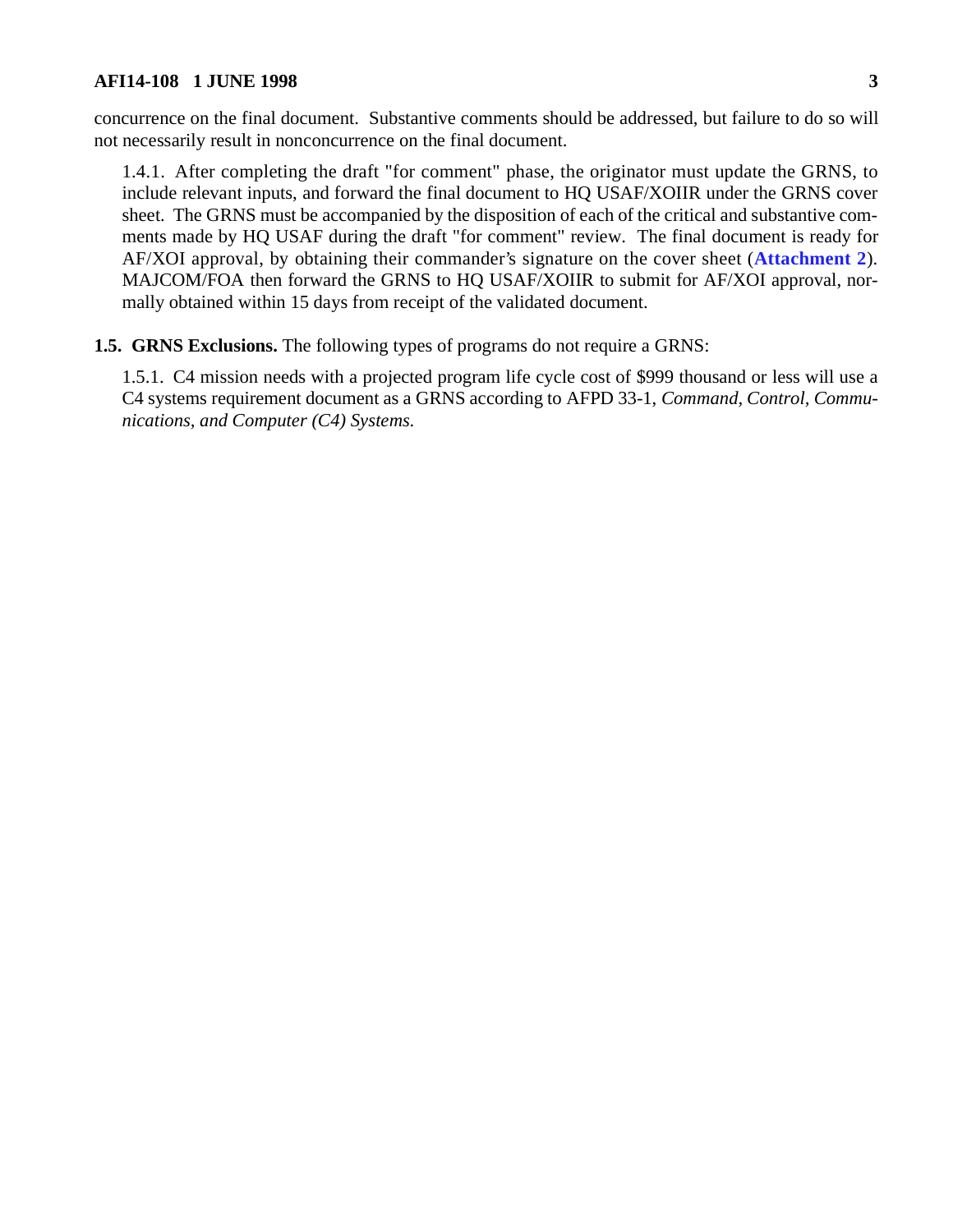## **Chapter 2**

## **ECONOMIC ANALYSIS (EA)**

<span id="page-3-0"></span>**2.1. Definition.** An EA helps us make rational choices among competing alternatives. It does not replace the judgment of the decision maker, but rather aids that judgment. Usually, we have alternate ways of meeting a goal, and each alternative costs something (resources, factors, inputs) and produces some benefits (results, revenues, outputs). A good EA systematically examines and tells us about costs, benefits, and risks of various alternatives. This systematic approach reduces the incidence of serious omissions or the introduction of personal bias.

### **2.2. Requirements:**

#### 2.2.1. An EA is required when**:**

2.2.1.1. Deciding whether to commit resources to a new project or program with total investment costs over \$1,000,000 or annual recurring costs over \$200,000. These dollar thresholds also apply to a group of projects which are so closely related that they are logically considered a single entity. NOTE: Functional agencies may specify alternate thresholds for some project types. For example, different thresholds apply for military construction (MILCON) and military family housing (MFH) projects (see AFI 65-501, *Economic Analysis*).

2.2.1.2. Proposed changes to an ongoing project will push project investment costs over \$1,000,000 or annual recurring costs over \$200,000 (if no EA was previously performed).

2.2.1.3. Directed by Secretariat or Air Staff, or a commander of field units. Coordinate new, ongoing requirements for EAs with SAF/FMC.

2.2.2. An EA is not required if:

2.2.2.1. The costs of conducting the analysis clearly outweigh the potential informational benefits accruing to the decision maker.

2.2.2.2. The Office of the Secretary of Defense (OSD) or higher authority directs a new or modified program and specifies how to accomplish program goals.

2.2.2.3. Legislation or a prior irrevocable management decision specifically exempted the project from an EA.

2.2.3. When an activity does not conduct an EA for reasons specified in 2.2.2, the sponsoring activity writes a memorandum for record (MFR) explaining the circumstances in detail. The activity must coordinate the MFR with the comptroller office responsible for EAs. The sponsoring activity retains the coordinated MFR on file until the project which is the subject of the MFR has been completed.

## **2.3. Responsibilities:**

2.3.1. MAJCOM/FM.The Comptroller will designate an EA OPR (typically the financial analysis office) responsible for EAs within the command. The OPR:

2.3.1.1. Manages the command's EA program, including monitoring the training of analysts, providing command guidance to installations preparing EAs, and all liaison with SAF/FMC.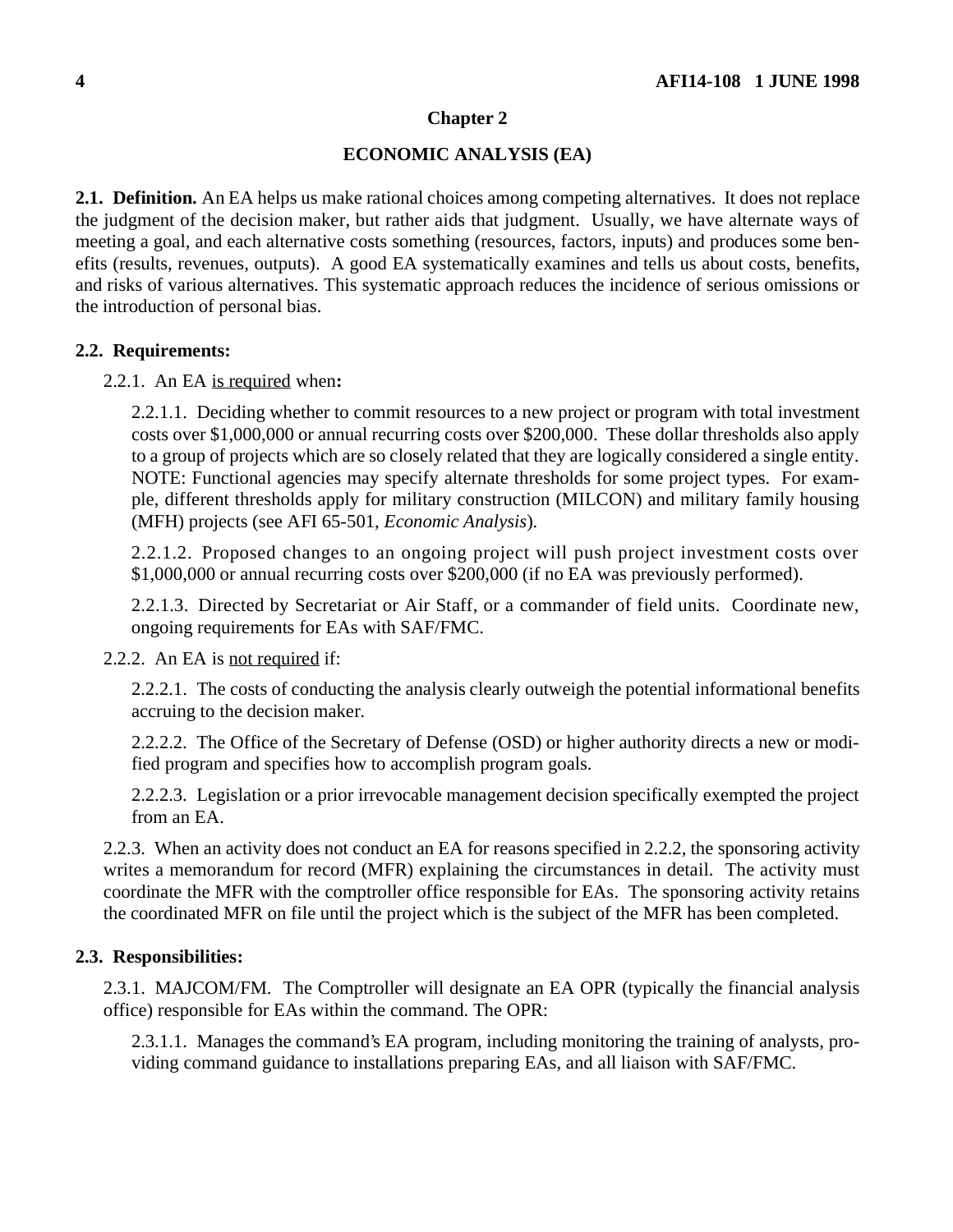2.3.1.2. Reviews and certifies all EAs that MAJCOM functional offices forward to the Secretariat or Air Staff.

2.3.1.3. Provides a representative as a nonvoting member on the MAJCOM Facilities Board. This allows financial analysis offices to be aware of projects as they are developed and proceed through the chain of command from base level to MAJCOM headquarters. It also facilitates the accumulation of costs and preparation for possible future workload.

2.3.1.4. Concurs, as appropriate, with requests for a waiver from EA requirements

2.3.1.5. Certifies EAs requiring MAJCOM or HQ USAF automated data processing (ADP) system manager approval.

2.3.2. MAJCOM Functional Offices:

2.3.2.1. Review EAs and coordinate on the Certificate of Satisfactory Economic Analysis.

2.3.2.2. Forward the EA to their counterparts at Secretariat or Air Staff after certification by the MAJCOM financial analysis office (see AFMAN 65-506, *Economic Analysis and Program Evaluation* ).

2.3.2.3. Concur, as appropriate, on requests for waivers from EA requirements and forward the request to Secretariat or Air Staff counterparts.

2.3.3. Installation Functional Offices (base or wing level):

2.3.3.1. Determine the need for an EA based on criteria in paragraph **[2.2.](#page-3-0)**

2.3.3.2. Notify the financial analysis office in writing when an EA is required.

2.3.3.3. To allow time for accumulation of data, notify as soon as possible after the requirement is determined.

2.3.3.4. Document in the request a definition of the objective of the EA, the scope of the proposed project (quantified to the extent possible), a description of all feasible alternatives to achieve the objective, and a description of any possible sources of costs, including databases, records or manuals. If applicable, the rationale for any alternatives considered infeasible should also be provided.

2.3.3.5. Serve as the office of collateral responsibility (OCR) for preparing the EA.

2.3.3.6. Review EAs and coordinate on the Certificate of Satisfactory Economic Analysis.

2.3.3.7. Provide support to the EA preparation process as determined by the working group.

2.3.3.8. Prepare an MFR if an EA is not required and coordinate with the financial analysis office; retains the memo on file until the related project is completed.

2.3.3.9. Send written requests for waivers from EA requirements to the base level financial analysis office. Waiver requests must adequately explain and document the reason why an EA is not necessary according to paragraph **[2.2.1.](#page-3-0)** or **[2.2.3.](#page-3-0)** in AFI 65-501 for MILCON, MFH, and Real Property Maintenance Projects.

2.3.3.10. The base functional office forwards the request for a waiver to MAJCOM functional counterparts.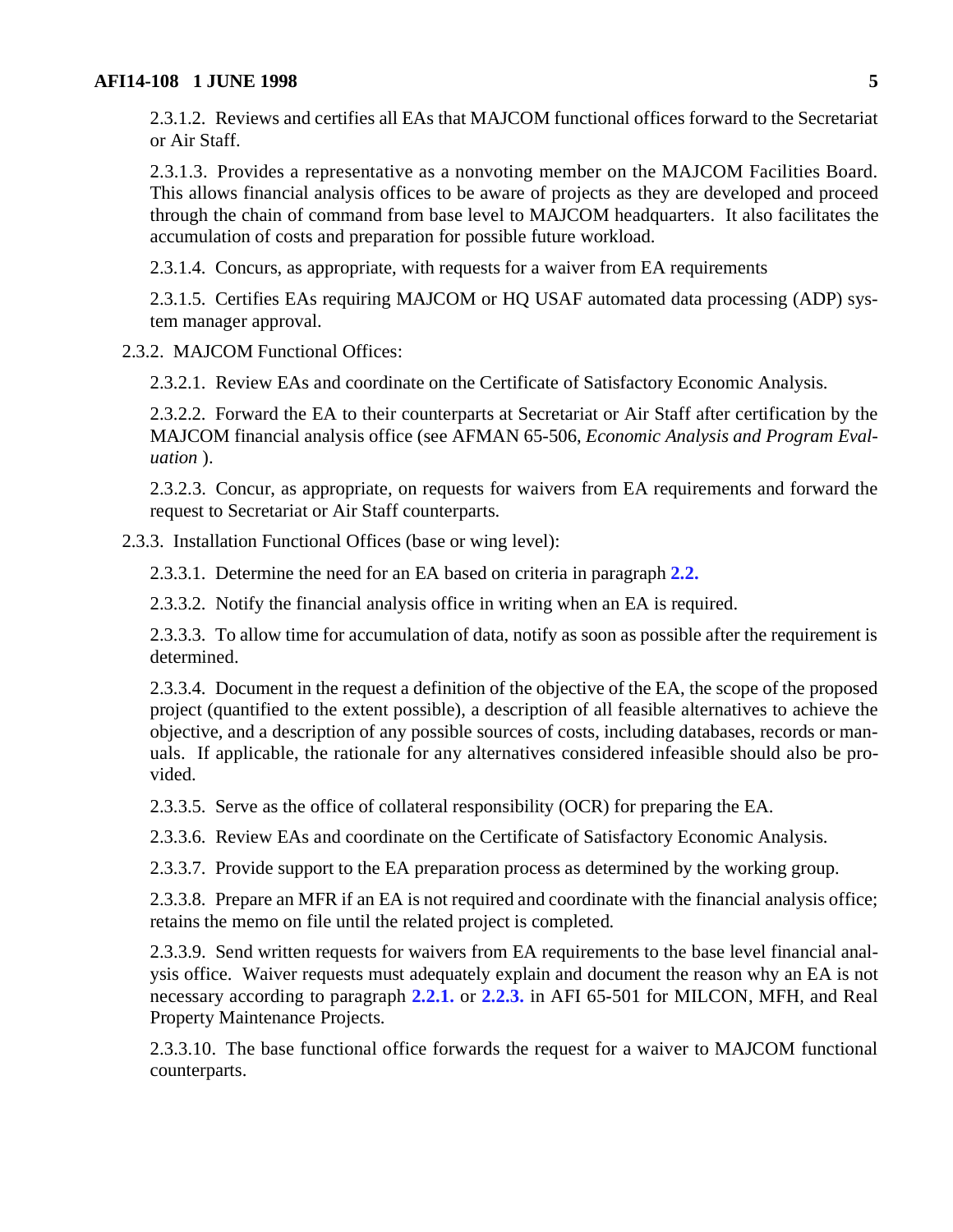## **2.4. Waivers/Exemptions.** OSD Comptroller has authority to grant waivers from EA requirements.

2.4.1. Request waivers based on the criteria in paragraphs **[2.2.1.](#page-3-0)** or **[2.2.3.](#page-3-0)** in AFI 65-501 for MIL-CON, MFH, and Real Property Maintenance Projects.

2.4.2. Use the format in AFMAN 65-506 for waiver requests. The MILCON program has additional requirements for waiver documentation which are the responsibility of engineering offices.

2.4.3. The base financial analysis office, comptroller, and his or her functional counterpart must concur that a waiver is appropriate. MAJCOM functional counterparts equivalent to the MAJCOM director of financial analysis must also concur.

2.5. Certification. Certification by comptroller personnel means that an EA has been prepared according to this instruction. Certification does not mean that the comptroller organization endorses the recommendation contained in the EA. Only responsible functional officials can judge whether the recommendation is appropriate. Certification by comptroller personnel attests to the proper use of economic principles in the analysis and to the adequacy of documentation such that the EA is a stand-alone document. Certification by functional personnel indicates that the assumptions, reasoning and cost-benefit assessments in the EA are consistent with their area of technical expertise. Functional managers and reviewers at each stage of the review process must sign the Certificate of Satisfactory Economic Analysis. EAs forwarded to Air Staff or Secretariat must give evidence of MAJCOM/FOA/Unified Commands certification**.**

2.5.1. Certifying officials include the Comptroller and the program office equivalent at base level and the financial analysis and program office equivalent at MAJCOM level. Other base level or MAJ-COM offices which have provided significant inputs should also coordinate on the Certificate of Satisfactory Economic Analysis.

2.5.2. AFMAN 65-506 contains an EA Certification Checklist.

2.5.3. If an office cannot certify the EA, provide a statement of nonconcurrence to all other OCRs.

**2.6. Documentation Requirements.** Thoroughly detail your EA so reviewers can replicate it. Reviewers must be able to trace costs to the most basic inputs and units of measure. Cite sources and dates for rates, factors, and estimates, including publications, memos, and letters. For estimates based on expert opinion, include the individual's office symbol and phone number.

2.6.1. If you use innovative methods, include an explanation of the method and the rationale for using it in the EA.

2.6.2. Clearly identify any funding or budget constraints.

2.6.3. Use formats in AFMAN 65-506 for EA documentation, or adapt them to fit the unique aspects of your analysis.

2.6.4. Fully document data to meet close scrutiny of independent authority. To facilitate review, number all pages in an EA, including any attachments.

2.6.5. Significantly Different Alternatives. If the EA compares contractor and government performance, the analysis should, if applicable:

2.6.5.1. Explain why the government's response to a functional specification significantly differs from the contractor's proposed method of construction or operation (for example, using coal instead of. nuclear power for an energy plant).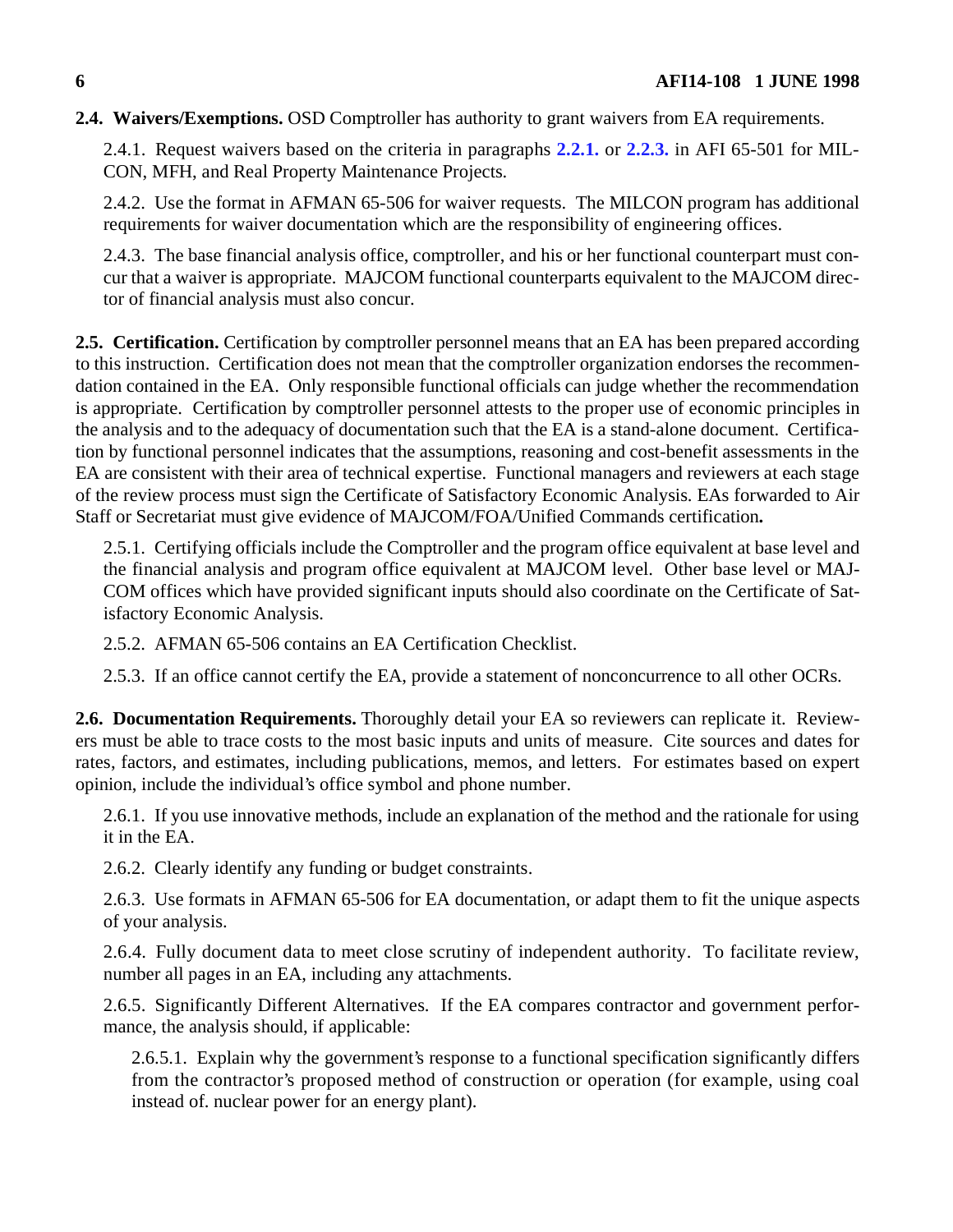2.6.5.2. Explain any significant differences between the government's and the contractor's costs. Briefly explain in the executive summary and elaborate in the body of the EA.

**2.7. Communications-Computer Systems.** AFI 33-103, *C4 Systems Requirements Development and Processing*, explains procedures for validating and approving communications-computer system programs. When a project needs an EA based on paragraph **[2.2.](#page-3-0)**, the EA accompanies a Communications-Computer Systems Requirement Document (CSRD) or GRNS.

2.8. Life-Cycle Costs. The total cost to the government from beginning through implementation and operation for the entire useful life of an alternative is known as the life-cycle cost of that alternative. All relevant resources required to achieve the stated objective throughout the alternative's useful life are to be shown in the analysis. Costs of each alternative which are required to meet the objective should be exhaustive. Costs should be carefully analyzed to determine whether or not they are included under the scope of the objective. Closely associated costs which do not contribute to an objective may be excluded. For example, an EA on vehicle acquisition and maintenance does not have to include vehicle operations costs since operations do not fall under the scope of acquisition and maintenance. However, in this example, any impact on vehicle operations should be discussed, especially if benefits are affected. Outside of DOD "wash costs" or "common costs" are often excluded from the economic analysis process. The DOD position is that all costs of each alternative should be identified. In practice it has been found that failing to identify all costs can easily lead to decisions being made on what in reality is incomplete and partial information (A-76 commercial activity costing procedures, following AFI 38-203, *Commercial Activities Program*, and AFMAN 38-208V1, *Air Force Management Engineering Program (MEP) - Processes*, use a common cost method as directed by OMB). If particular costs in an economic analysis are judged to be very small and difficult to measure due to lack of data, then a discussion of such costs should be included in narrative format so that decision makers and reviewers will be aware of them. The specific measure of life-cycle cost is the annual cost of the alternative discounted to its present value and summed over the entire economic life of that alternative; or, in other words, the present value of the total cost stream. Life-cycle costing provides logical and comprehensive information on programs and projects; its focus is on the total resource implications of program decisions, implicitly considering the timing of expenditures. NOTE: The categories of cost discussed here are not mutually exclusive. Life-cycle costs, for example, include both non-recurring and recurring costs.

2.8.1. Non-recurring Costs. Nonrecurring costs are one-time costs, unique to a specific phase of a project or mission, which usually take the form of initial capital or other unique expenditures; in general, they can be thought of as outlays designed to bring an activity or product "up to speed" or back to operating condition. Non-recurring costs need not be limited to a single year. Included under this general heading are:

2.8.1.1. Research and development costs. Include all costs necessary to design a project or system and to perform development testing.

2.8.1.2. Investment costs. These are costs associated with the acquisition of equipment, real property, nonrecurring services, nonrecurring operations and maintenance (start- up) costs, and other one-time outlays. Some common types of investment costs are:

2.8.1.2.1. Costs of acquisition, rehabilitation, or modification of land, buildings, machinery, equipment, and one-time computer software costs.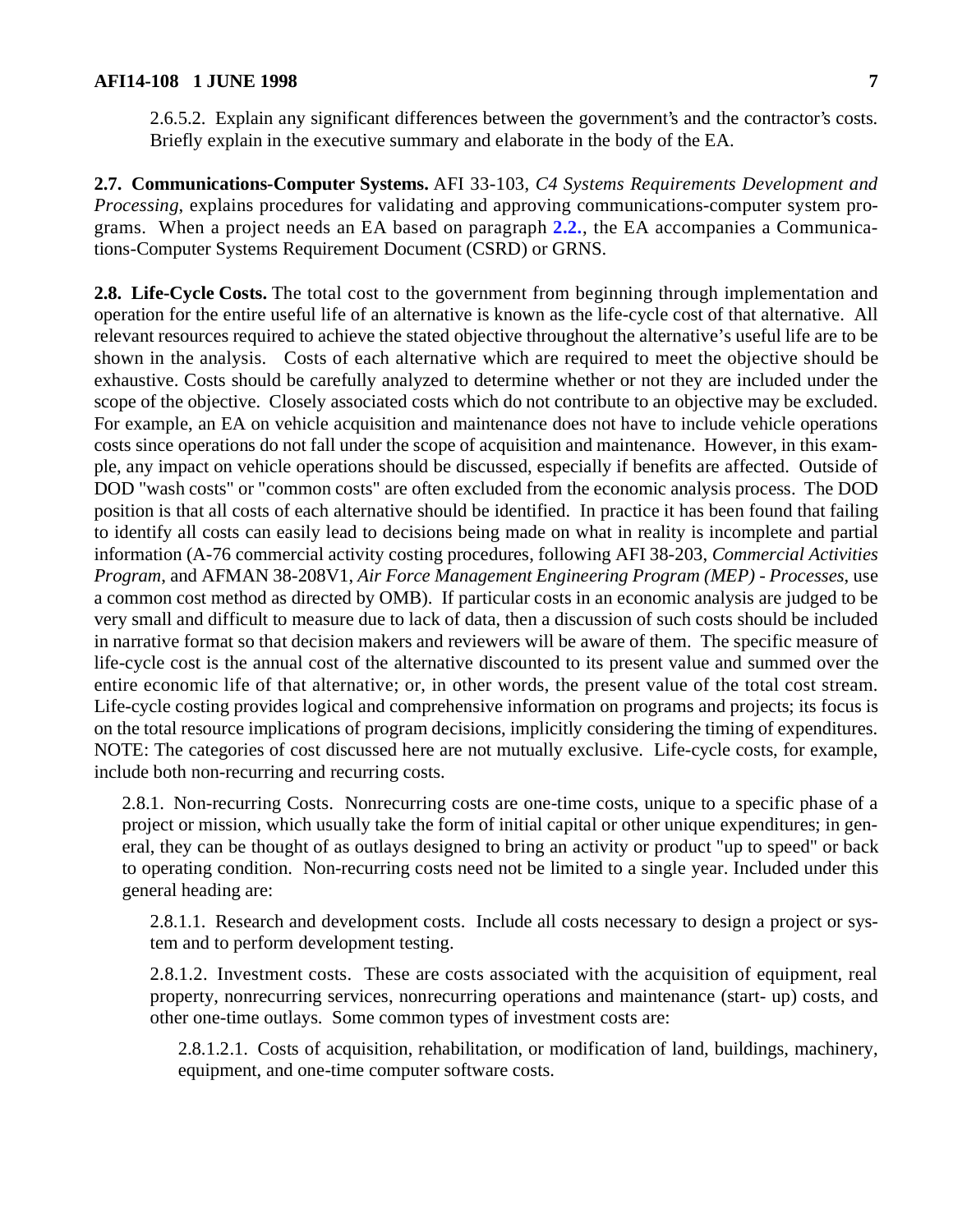2.8.1.2.2. Costs of acquisition, rehabilitation, or modification of other capital items such as furnishings and fittings required for the project.

2.8.1.2.3. Costs of plant rearrangement and tooling associated with the project.

2.8.1.2.4. Costs of freight and insurance required by the project.

2.8.1.2.5. The value of nonrecurring services received from others, both internal and external to the Air Force.

2.8.1.2.6. The costs of leaseholds required for the project.

2.8.1.2.7. Working capital and current assets on hand or on order, including inventories of consumable items and resources required for the project.

2.8.1.3. The imputed value of existing Air Force assets to be employed on the project. Concerning existing assets, the investment for a given project may consist of assets to be acquired plus existing assets. The value of existing assets should be included only when there is an opportunity cost associated with use of the asset. Opportunity cost is the cost of a resource measured in terms of its value in the best alternate use. Opportunity cost can include, for example, the cost imposed by one activity on another by diverting an existing asset from the latter to the former. If use of an existing asset would result in a cash outlay for some other project or activity, a cost which the government would not have otherwise incurred, that value should be included in the analysis as the cost of using that asset. When included, existing assets are valued at their opportunity cost value (as measured by market price, scrap value, or new cost adjusted for depreciation) and the basis for arriving at the estimate must be documented.

2.8.2. Recurring Costs. The annual or periodic costs required to operate and maintain a program or project. Recurring costs involve the routine operation of the activity and any periodic costs required to maintain the activity in operation, such as the replacement of subsystems associated with a facility. Recurring costs include:

2.8.2.1. Personnel Costs. All direct and indirect costs related to both civilian and military personnel. The cost of civilian personnel services includes gross pay, as well as the government's contribution for retirement and disability, health, and life insurance. If labor costs are determined by direct labor hours, the pay rate should be increased to cover leave and other benefits such as true average cost of sick leave and annual leave, holiday and other paid leave accruals, plus the average government contribution for all benefits. The cost of military personnel services includes annual composite pay and permanent change of station costs. Annualized retirement costs must also be included. Costs for travel, per diem, moving expenses, and training should be included for both civilian and military personnel. Factors for estimating personnel costs are in AFI 65-503, *US Air Force Cost and Planning Factors*.

2.8.2.2. Supplies and Material. Besides material consumed in use, this includes transportation costs directly identified with the costs for handling, storage, and protection of property, and the cost of utility services such as electric power, gas, water, and communications-related costs.

2.8.2.3. Maintenance and Repair Costs. Maintenance and repair of buildings, grounds, and equipment are often recurring costs. Also, the costs of terminating or canceling any existing arrangement required as the result of selecting an alternative should be included. Travel costs and personnel time lost when traveling to diverse locations is often overlooked when finding the cost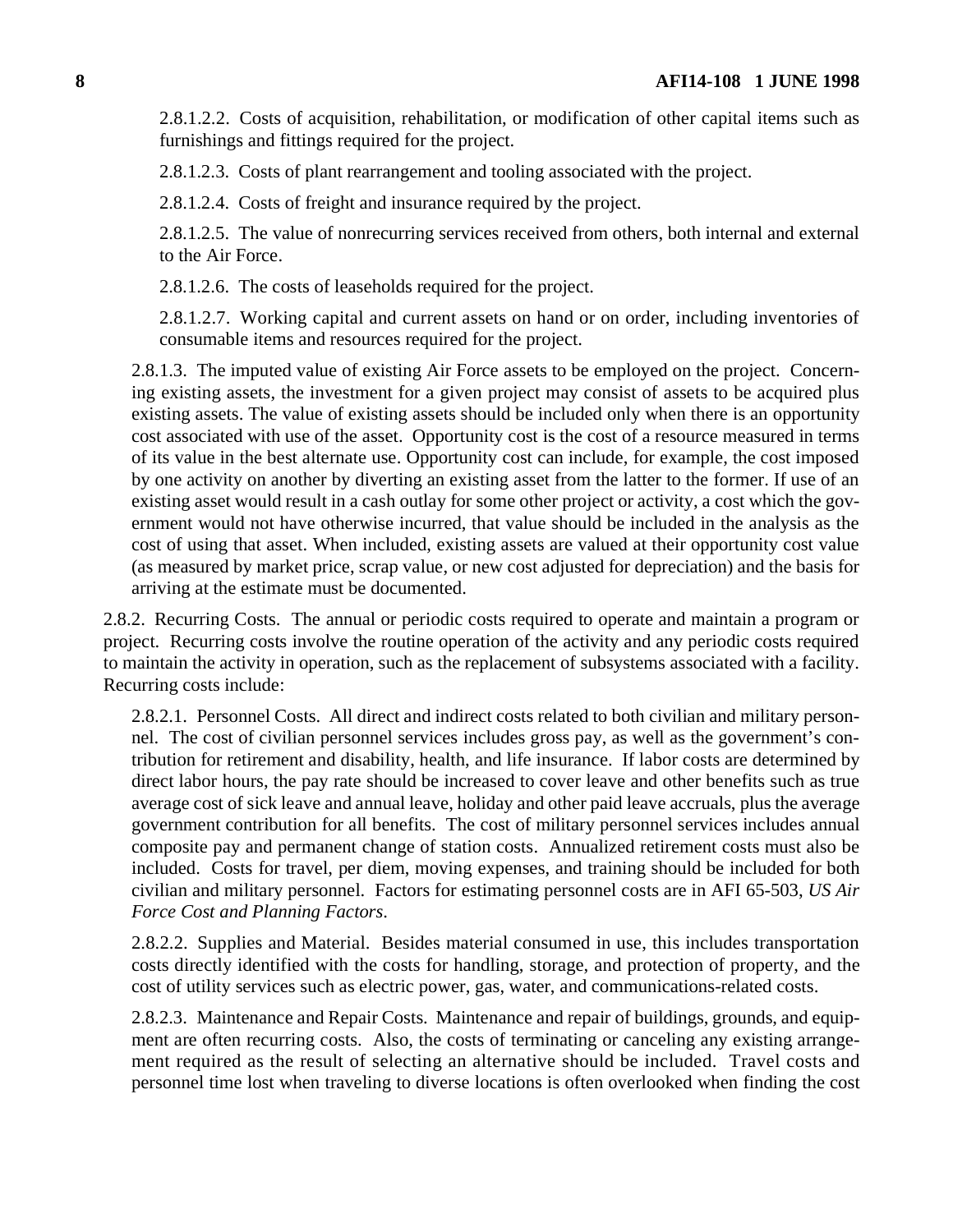of maintaining scattered facilities. Pre existing systems must be documented, life-cycle cost developed and approved at the appropriate level.

2.8.2.4. Miscellaneous Costs. Other categories of cost include sunk costs and depreciation.

2.8.2.4.1. Sunk Costs. Funds already expended at the time of the analysis are known as sunk costs. In the

context of an analysis, these are expenditures which have already occurred, and thus are beyond the reach of the decision maker. Such costs have been irrevocably committed to a program or project and have no bearing on comparative cost studies. They should not be included in a cost comparison, but may be shown separately as supplementary information. For example, if \$1 million has been expended in research and development leading to item A, with acquisition of the new product requiring an additional investment of \$500,000, and item B is proposed as an alternative and will require an investment of \$750,000, the relevant cost comparison is \$500,000 versus \$750,000, not \$1.5 million versus \$750,000. However, the imputed value of existing assets employed to meet an objective, even if such assets have already been purchased, should be included. This is consistent with the concept of opportunity cost--decision makers could employ these assets for an alternate use, and the cost of their use to reach the objective undergoing analysis should be recognized.

2.8.2.4.2. Depreciation Costs. Depreciation accounts for the gradual consumption of capital goods and resources over time. A common use is to allow business to "recover" investment in capital goods through tax benefits. Normally, depreciation will not be included as a cost in an Air Force economic analysis since it would double count expenses (i.e., the acquisition cost of assets are entered when the asset is acquired). However, depreciation procedures can be used to estimate terminal or residual values. Also, it may be a consideration in commercial lease versus buy alternatives if it provides extraordinary tax benefits to the lessor that are a cost to the Treasury (see attachment 11 in AFMAN 65-506).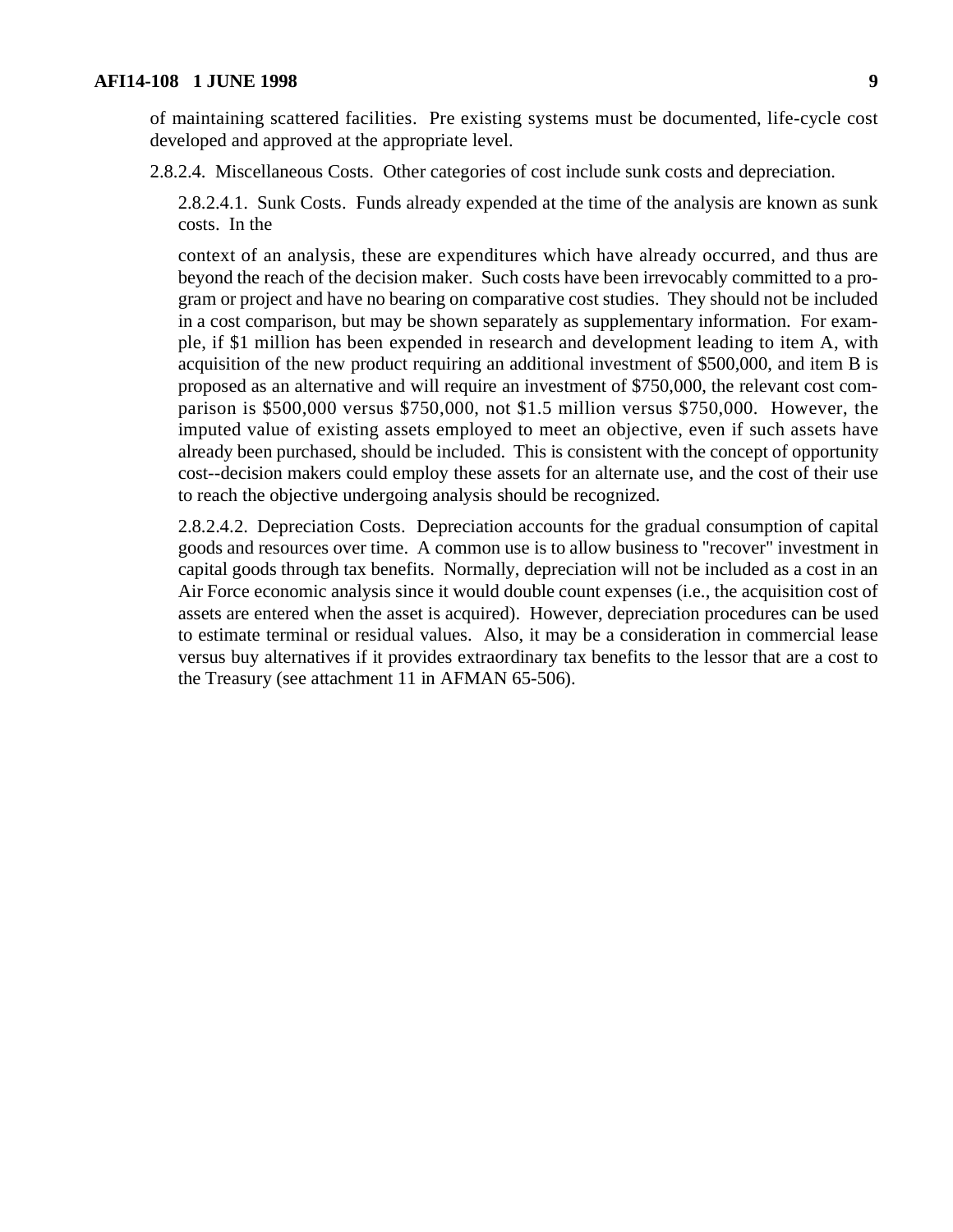## **Chapter 3**

### **FUNDING POLICY**

#### **3.1. Criteria for Determining Expense and Investment Costs:**

3.1.1. Overview.Appropriation or fund accounts form the structure for the President's budget request and are the basis for congressional action. The appropriations are further organized into budget titles of appropriations with programs, projects or activities of similar purposes. To support management of the Department of Defense's programs, projects or activities, resource requirements should be organized and categorized consistently within the appropriation and budget title structure. The following sections provide guidance for categorizing resource requirements into the various appropriations.

3.1.2. Basic Distinctions Between Expense and Investment Costs. The following guidance is provided to determine whether a cost is either an expense or an investment (All costs are classified as either an expense or an investment):

3.1.2.1. Expenses are the costs incurred to operate and maintain the organization, such as personal services, supplies and utilities.

3.1.2.2. Investments are the costs that result in the acquisition of, or an addition to, end items. These costs benefit future periods and generally are of a long-term character such as real property and personal property.

3.1.2.3. The criteria for cost definitions consider the intrinsic or innate qualities of the item such as durability in the case of an investment cost or consumability in the case of an operating cost and the conditional circumstances under which an item is used or the way it is managed. In all cases where the definitions appear to conflict, the conditional circumstances will prevail.

**3.2. Policy for Expense and Investment Costs.** DOD policy requires cost definition criteria that can be used in determining the content of the programs and activities that comprise the Defense budget. The primary reasons for these distinctions are to allow for more informed resource allocation decisions and to establish criteria for determining which costs are appropriate to the various defense appropriations.

3.2.1. The cost definition criteria contained in this policy are only applicable to the determination of the appropriation to be used for budgeting and execution. Cost definitions for accounting purposes are contained in Volume I of DOD 7000.14R, *DoD Financial Management Regulation*.

3.2.2. Costs budgeted in the Operation and Maintenance (3400) and Military Personnel (3500) appropriations are considered expenses. Costs budgeted in the Procurement (3010, 3020, 3080) and Military Construction (3300) appropriations are considered investments. Costs budgeted in the Research, Development, Test and Evaluation (3600), Base Realignment and Closure (BRAC), and Family Housing appropriations include both expenses and investments. Definitions for costs within the Defense Business Operations Fund are provided in Chapter 9 and Section 010212 in Volume I of DOD 7000.14R.

3.2.3. Items procured from the Defense Business Operations Fund will be treated as expenses in all cases except when intended for use in weapon system outfitting, government furnished material (GFM) on new procurement contracts, or for installation as part of a weapon system modification, major reactivation or service life extension.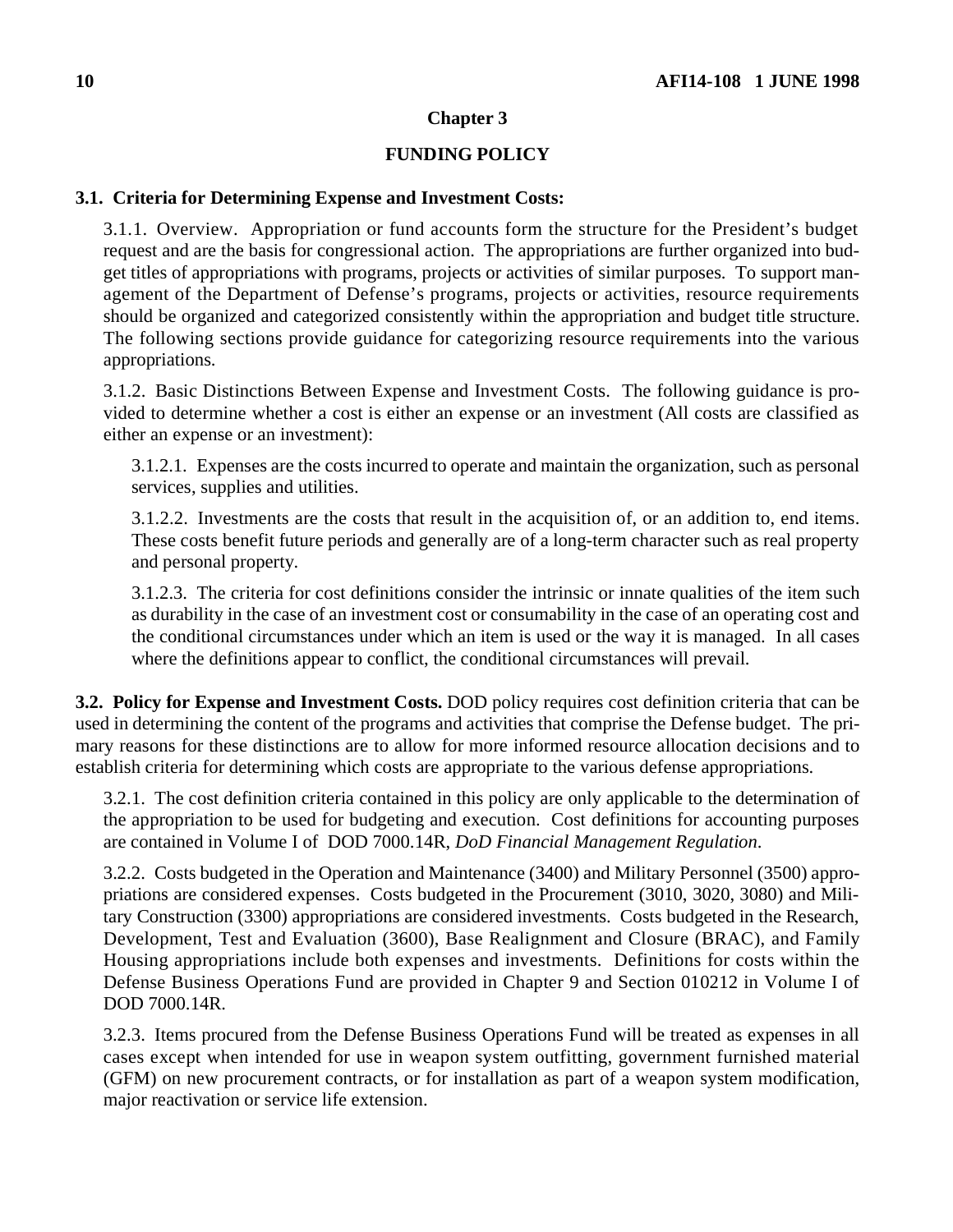<span id="page-10-0"></span>**3.3. Procedures for Determining Expenses Versus Investments.** The following criteria will be used to distinguish those types of costs to be classified as expenses from those to be classified as investments for budgeting purposes:

3.3.1. Expenses. Expenses are costs of resources consumed in operating and maintaining the Department of Defense. When costs generally considered as expenses are included in the production or construction of an investment item, they shall be classified as investment costs. Military personnel costs are an exception to this rule. The following guidelines shall be used to determine expense costs:

3.3.1.1. Labor of civilian, military, or contractor personnel.

3.3.1.2. Rental charges for equipment and facilities.

3.3.1.3. Food, clothing, and fuel.

3.3.1.4. Supplies and materials designated for supply management of the Defense Business Operations Fund.

3.3.1.5. Maintenance, repair, overhaul, and rework of equipment, with the exception of investment funded parts.

3.3.1.6. Assemblies, spares and repair parts, and other items of equipment that are not designated for centralized item management and asset control and which have a system unit cost less than the currently approved dollar threshold of \$25,000 for FY 1994 (Section 8092 of the FY 1994 DOD Appropriations Act), \$50,000 for FY 1995 (Section 8076 of the FY 1995 DOD Appropriations Act) and \$100,000 for FY 1996 (Section 8065 of the FY 1996 DoD Appropriations Act) for expense and investment determinations. This criterion is applied on the basis of the unit cost of a complete system rather than on individual items of equipment or components that, when aggregated, become a system. The concept of a system must be considered in evaluating the procurement of an individual end item. A system shall be considered to exist if a number of components are part of and function within the context of a whole to satisfy a documented requirement; in this case, system unit cost applies to the aggregate cost of all equipment items being acquired as a new system.

3.3.1.7. Real property maintenance, including facility maintenance and repair and Operation and Maintenance funded minor construction projects.

3.3.2. Investments. Investments are acquisition costs of capital assets of the Department of Defense such as real property and equipment. The following criteria shall be used to determine those costs to be classified as investments:

3.3.2.1. All items of equipment, including assemblies, ammunition and explosives, modification kits, spares and repair parts not managed by the Defense Business Operations Fund, that are subject to centralized item management and asset control to satisfy Servicewide, Defense Agency, Defense Field Activity requirements.

3.3.2.2. All equipment items that are not subject to centralized item management and asset control and that have a system unit cost equal to or greater than the currently approved expense and investment dollar threshold of \$25,000 for FY 1994 (Section 8092 of the FY 1994 DoD Appropriations Act), \$50,000 for FY 1995 (Section 8076 of the FY 1995 DoD Appropriations Act) and \$100,000 for FY 1996 (Section 8065 of the FY 1996 DoD Appropriations Act). The validated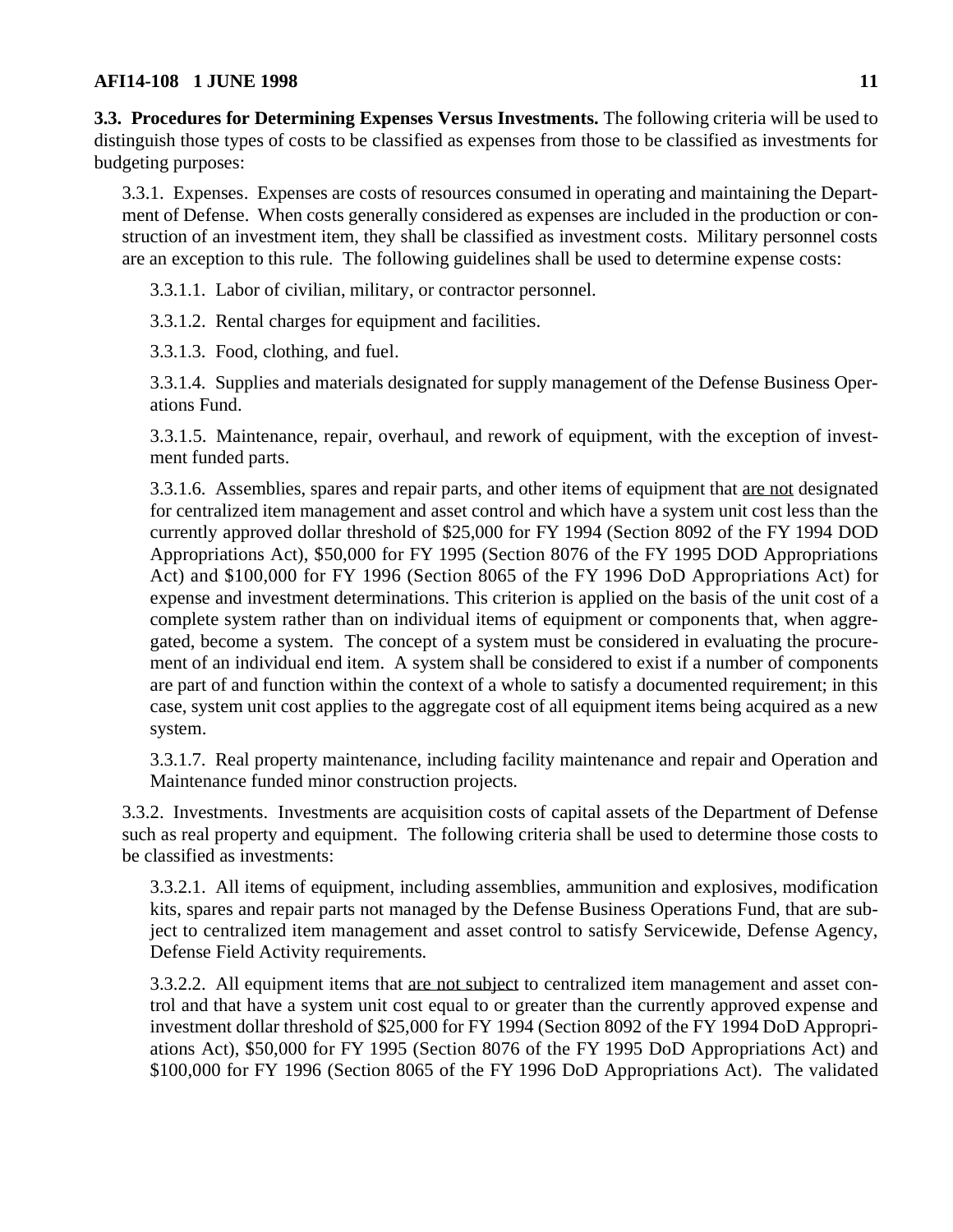requirement may not be fragmented or acquired in a piecemeal fashion in order to circumvent the expense and investment criterion's policy.

3.3.2.3. Construction, including the cost of land and rights therein (other than leasehold). Construction includes real property equipment installed and made an integral part of such facilities, related site preparation, and other land improvements.

3.3.2.4. The costs of kits, assemblies, equipment, and material for modernization programs, ship conversions, major re-activations, major re-manufacture programs, major service life extension programs, and the labor associated with incorporating these efforts into or as part of the end item is considered investments. All items included in the modification kit are considered investment even though some of the individual items may otherwise be considered as an expense. The cost of labor, incidental material and items required by the installing activity for the installation of modification kits and assemblies is an investment.

3.3.2.5. Supply management items of the Defense Business Operations Fund designated for weapon system outfitting, government-furnished material on new procurement contracts, or for installation as part of a weapon system modification or modernization, major reactivation or service life extension.

3.3.2.6. Also considered as investments are support elements such as data, factory training, support equipment and interim contractor support (ICS), which are required to support the procurement of a new weapon system, modification, overhaul, etc.

3.3.3. Conditional Cases. The following are conditional cases that take precedence over the criteria contained in paragraphs **[3.3.1.](#page-10-0)** and **[3.3.2.](#page-10-0)** above:

3.3.3.1. Initial outfitting of an end item of investment equipment, such as a ship or aircraft, with the furnishings, fixtures, and equipment necessary to make it complete and ready to operate is a part of the initial investment cost. Material procured through the Defense Business Operations Fund for initial outfitting will be financed by procurement appropriations when drawn from the supply system. This concept includes changes to the allowance lists of ships, vehicles, and other equipment. Changes to allowance lists will be budgeted as investment costs.

3.3.3.2. Initial outfitting of a facility construction project financed by a Military Construction appropriation is financed as either expense or investment based on the general criteria. Collateral equipment and furnishings are not considered construction costs since these items are movable and are not installed as an integral part of the facility.

3.3.3.3. When family housing is initially outfitted with kitchen equipment to include refrigerator, shades, carpeting, etc., these items are considered part of the construction costs.

3.3.3.4. Construction program costs, associated with construction management in general, as distinguished from supervision of specific construction projects, are expenses. Costs incident to the acquisition (i.e., design, direct engineering, technical specifications) and construction of a specific project are investments. The cost of administering the real property maintenance program is an expense at all levels.

3.3.3.5. Costs of minor construction projects, not financed by Military Construction appropriations, meeting the current criterion for funding from appropriations available for operation and maintenance are considered expenses. However, this definition does not abrogate the prohibition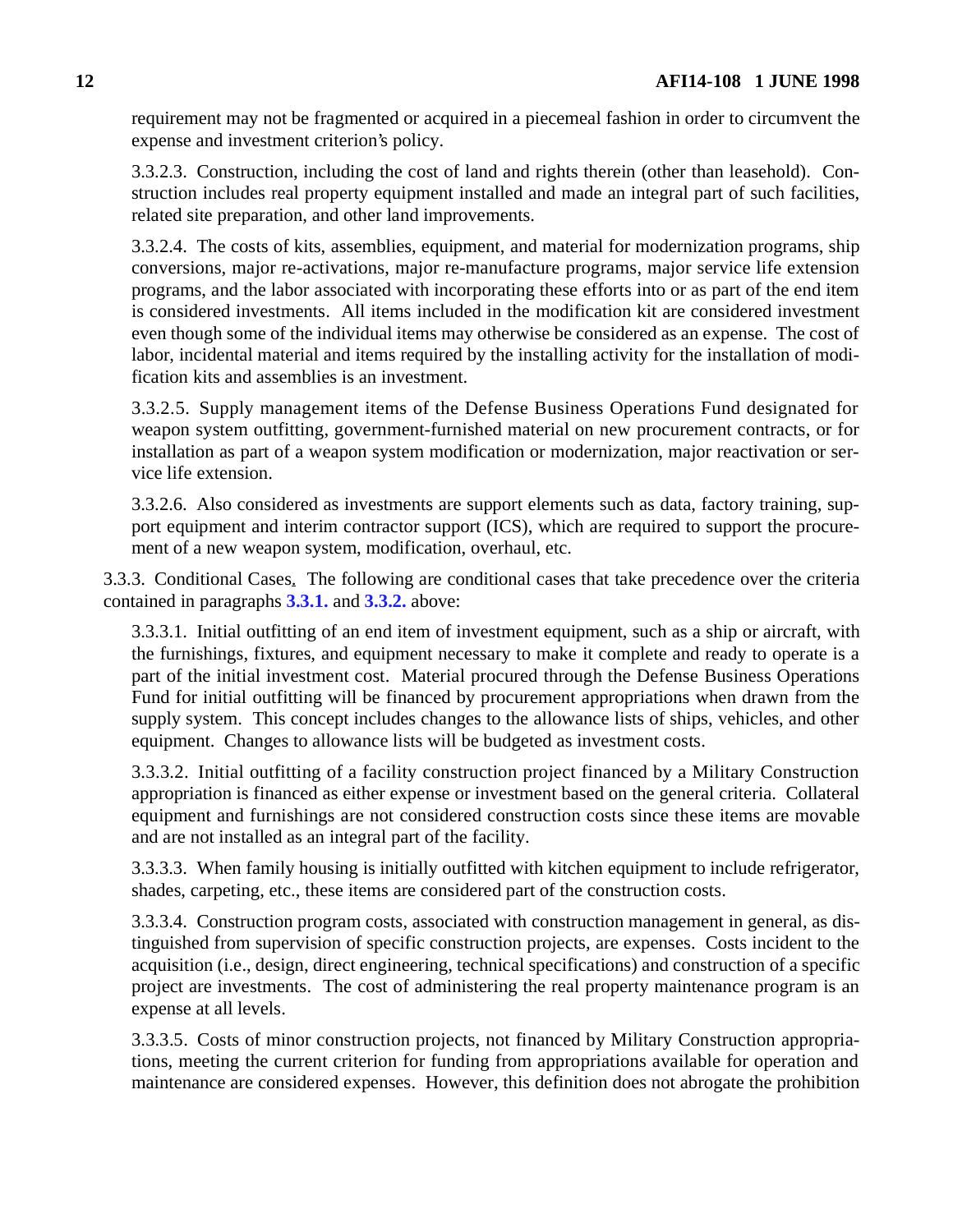against the planned acquisition of, or improvements to, a real property facility through a series of minor construction projects (i.e., incremental construction).

3.3.3.6. The cost of civilian personnel compensation and other direct expenses (i.e., travel, office equipment leasing, maintenance, printing and reproduction) incurred in support of procurement and/or production programs by departmental headquarters staff, contracting offices, contract audit offices, system project offices, and acquisition managers are expenses. Procurement and/or production direct support costs such as production testing, quality assurance, production engineering, and equipment assembly, whether performed under contract or by in-house personnel funded on a reimbursable basis are investments.

3.3.3.7. When investment equipment is to be installed in a real property facility, the costs of both the equipment and its installation are considered investments.

**3.4. Special Guidance Concerning General Purpose Communications and ADPE Procurement.** The following is guidance to apply the expense and investment criteria to general purpose communications and automatic data processing equipment procurement.

3.4.1. New Equipment and System Procurement. The aggregate cost of new equipment and systems, including peripherals and system unique software, procured to address a validated requirement as stated in an approved requirement document will be used to determine whether it should be treated as an expense or investment cost. The determination of expense or investment cost will be applied on the basis of each system in the requirements document, if the document includes more than one system.

3.4.2. Additional or Replacement Equipment and System Procurement. When new requirements necessitate adding, replacing or modifying equipment or software that is a component of, or supports the functioning of an existing system, only the additional equipment and software procurement costs will be used to determine whether it should be treated as an expense or investment cost. Upgrades to an existing system involving multiple equipment component and software changes that are combined to address validated system deficiencies or to improve system performance will be treated as new equipment or system procurement in determining the applicability of the expense and investment criteria.

3.4.3. Requirements Determinations. The validated requirement for, or upgrade to, a communications or automatic data processing system may not be fragmented or acquired in a piece-meal fashion in order to circumvent the expense and investment criteria policy.

> PATRICK K. GAMBLE, Lt General, USAF DCS/Air and Space Operations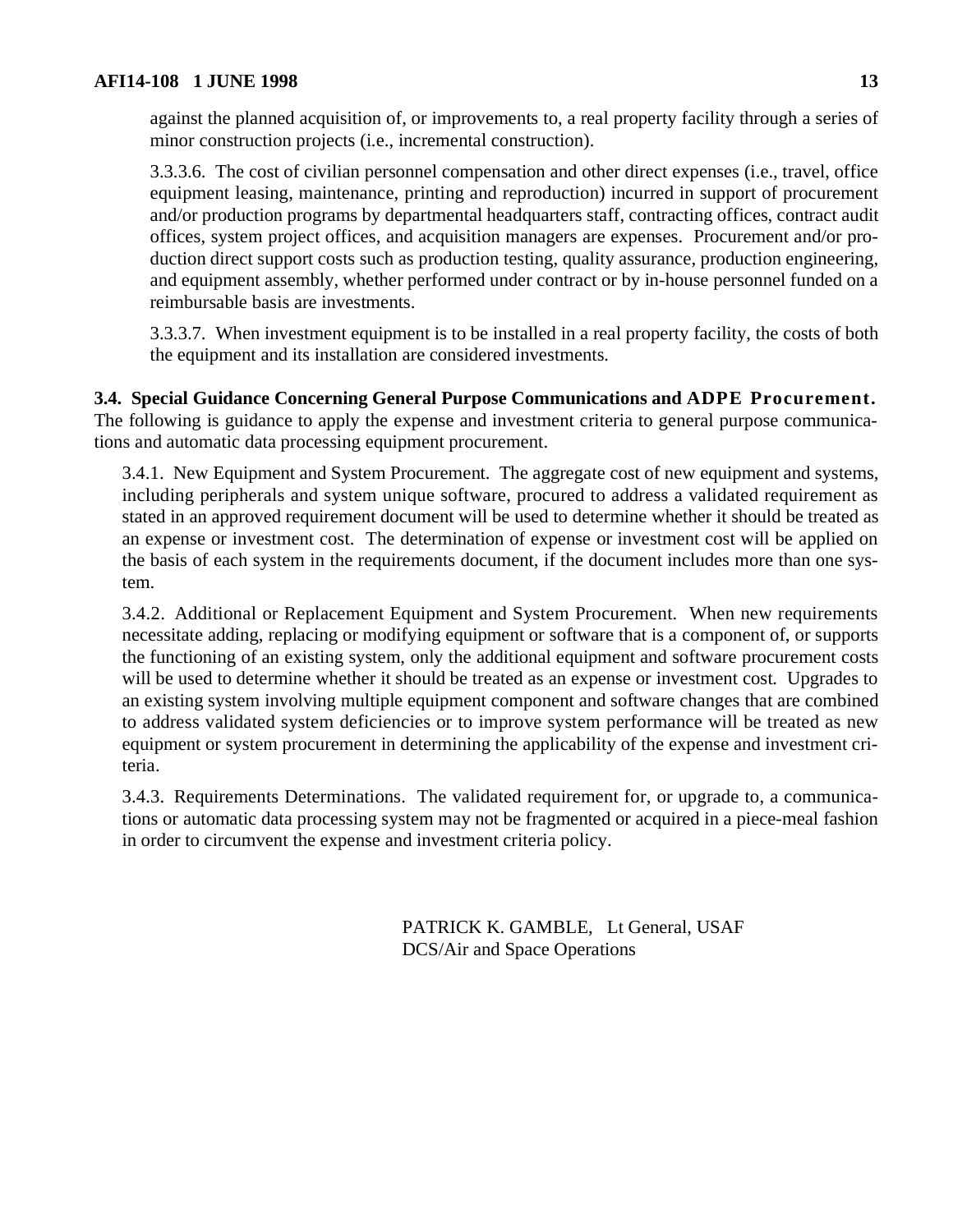#### **Attachment 1**

## **GDIP REQUIREMENT NEEDS STATEMENT (GRNS) FOR TITLE AND NUMBER OF NEED**

#### **FORMAT**

**1. Defense Planning Guidance Element**. Identify the major program planning objective or section of the Defense Planning Guidance to which this need responds. Also reference DoD or military department long range investment plans, if applicable. Identify if this is a top-down directed need and who directed it.

**2. Mission and Threat Analyses.** Identify and describe the mission need or deficiency. Define the need in terms of mission, objectives, and general capabilities. Do not discuss the need in terms of equipment or system-specific performance characteristics. Discuss the GDIP-validated threat to be countered as well as the projected threat environment and the shortfalls of existing capabilities or system in meeting these threats. Comment on the timing of the need and the general priority of this need relative to others in this mission area.

**3. Non-materiel Alternatives.** Discuss the results of the mission need considerations. Identify any changes in US or Allied doctrine, operational concepts, tactics, organization, and training that were considered in the context of satisfying the deficiency. Describe why such changes were judged to be inadequate.

**4. Potential Materiel Alternatives.** Identify known systems or programs that are deployed or are in development or production by any of the Services or Allied nations which address similar needs. Discuss the potential for inter-Service or Allied cooperation. Indicate potential areas of study for concept exploration/definition, including the use of existing US or Allied military or commercial systems or product improvements of existing systems. Do not evaluate these alternatives; however, originators may indicate initial preferences for emphasis. The materiel alternatives discussed here will form the basis of what is directed for concept studies in the Milestone 0 Acquisition Decision Memorandum.

**5. Constraints.** Describe, as applicable, key boundary conditions related to infrastructure support that may impact on satisfying the need, including mission planning needs; arms control treaties; logistics support; transportation; mapping, charting and geodesy support; manpower, personnel and training constraints; command, control, communications, and intelligence interfaces; security; and standardization or interoperability within NATO or with other allies or DoD components. Address the operational environments (including conventional; initial nuclear weapon effects; nuclear, biological, and chemical contamination; electronic; advanced technology; terrorism; sabotage; and natural weather) in which the mission is expected to be accomplished. Define the level of desired mission capability in these environments. This section should not discuss system-specific requirements.